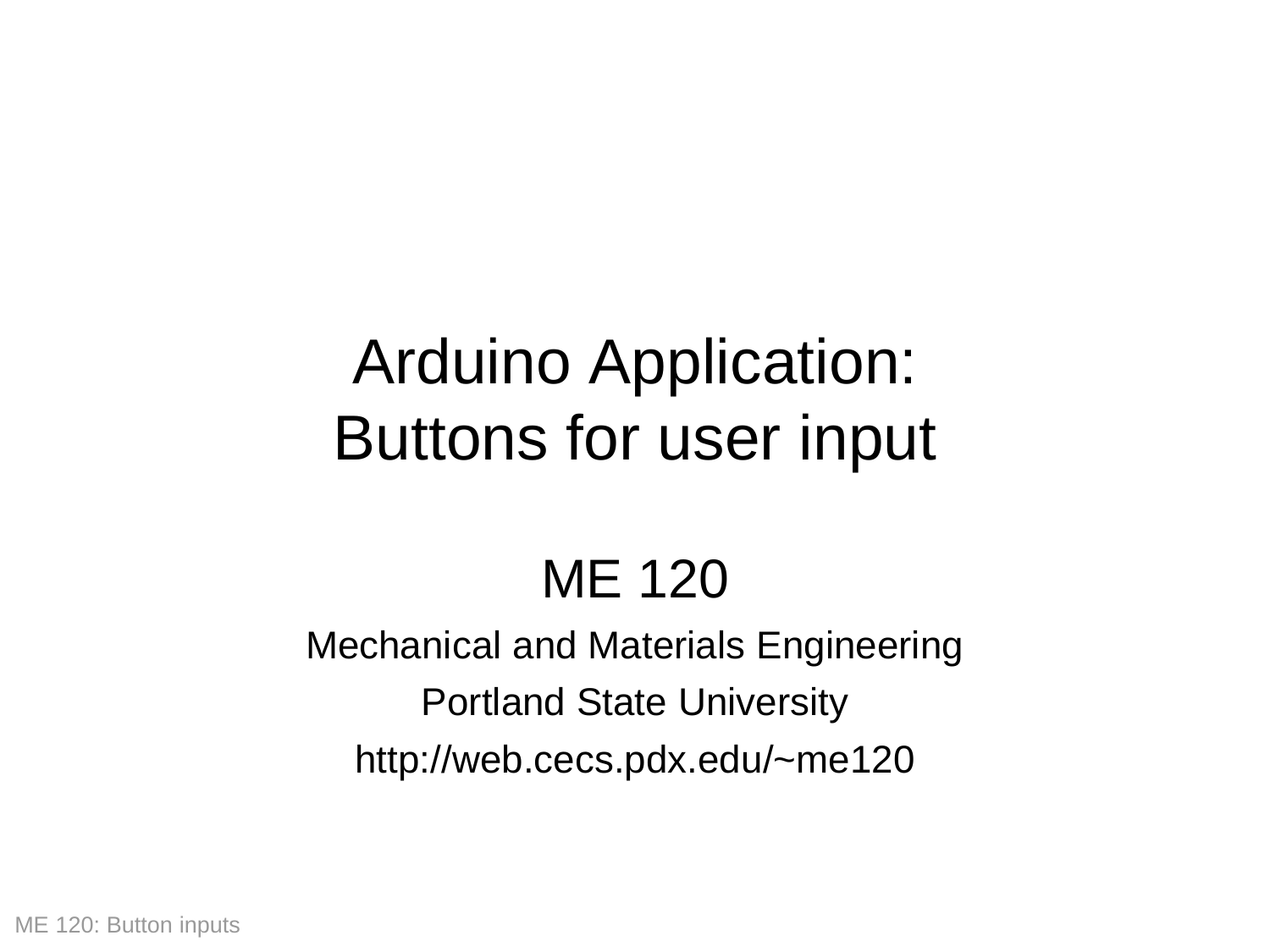### User input features of the fan

- Potentiometer for speed control
	- ❖ Continually variable input makes sense for speed control
	- ❖ Previously discussed
- Start/stop
	- ❖ Could use a conventional power switch
	- ❖ Push button (momentary) switch
- Lock or limit rotation angle
	- ❖ Button click to hold/release fan in one position
	- ❖ Potentiometer to set range limit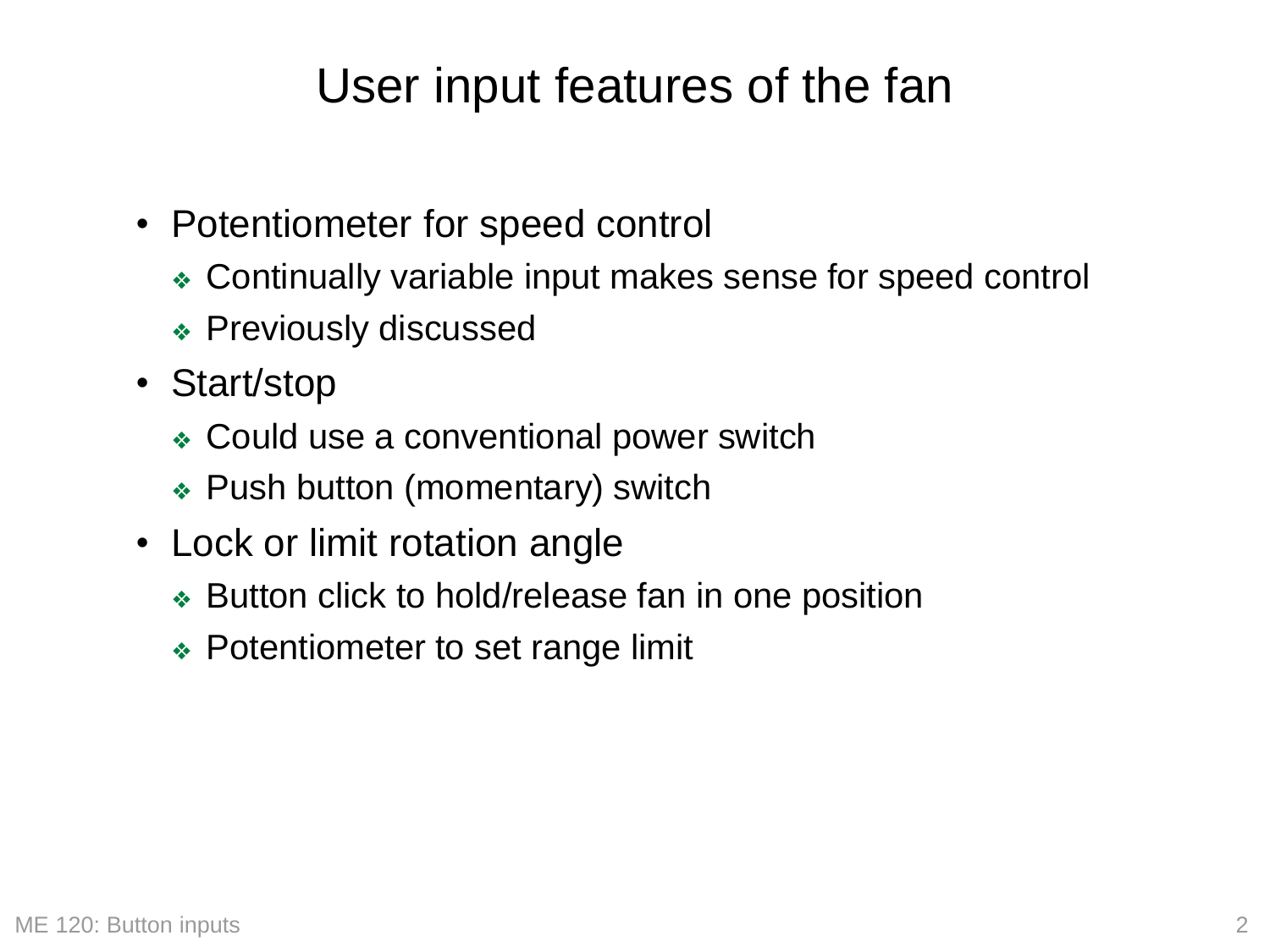### Conventional on/off switch

- Basic light switch or rocker switch
	- ❖ Makes or breaks connection to power
	- ❖ Switch stays in position: On or Off
	- ❖ Toggle position indicates the state
	- ❖ NOT in the Arduino Inventors Kit



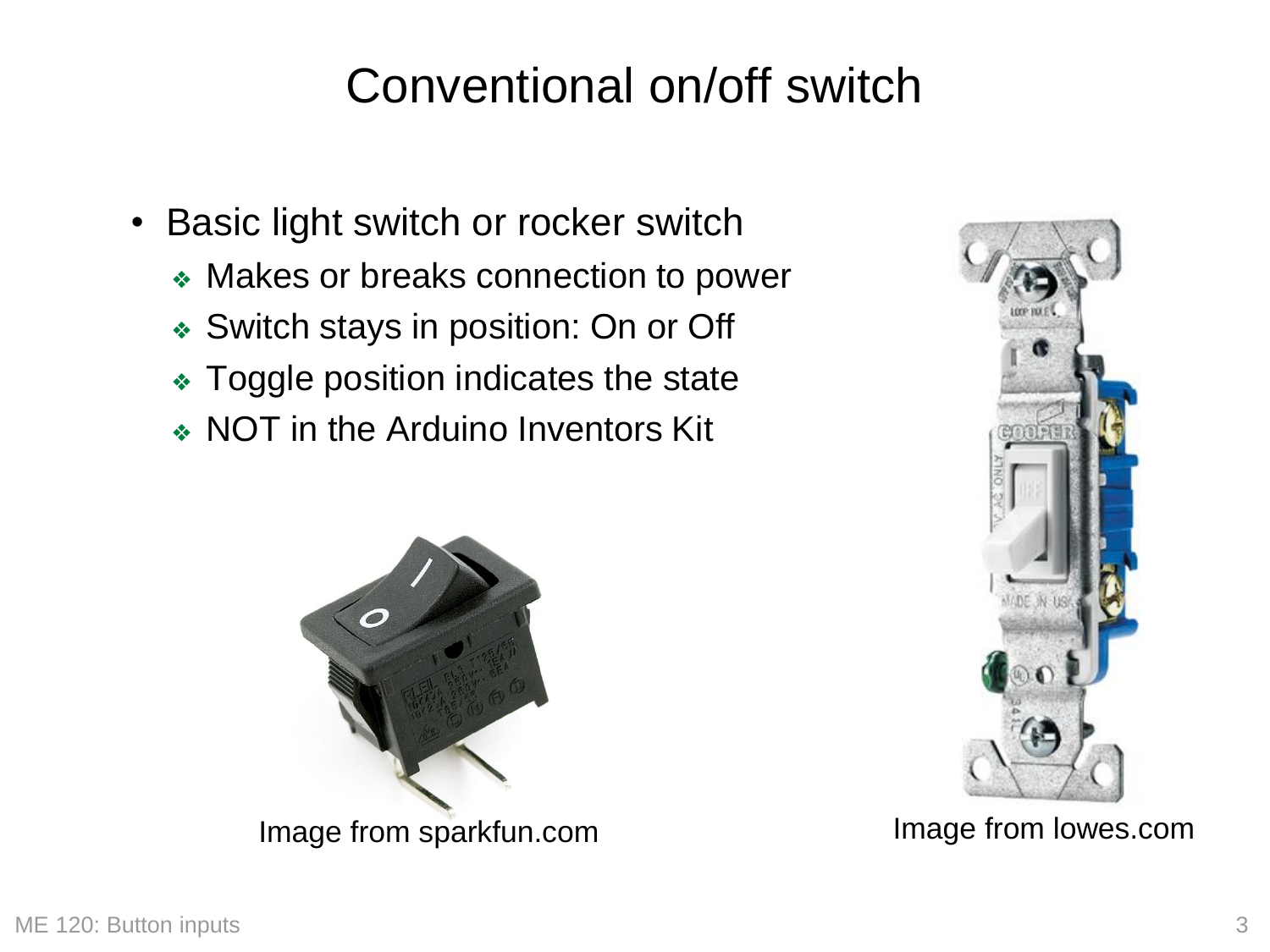#### How does a button work?

- Simple switch schematic
- Use DMM to measure open/closed circuit
- Map the pin states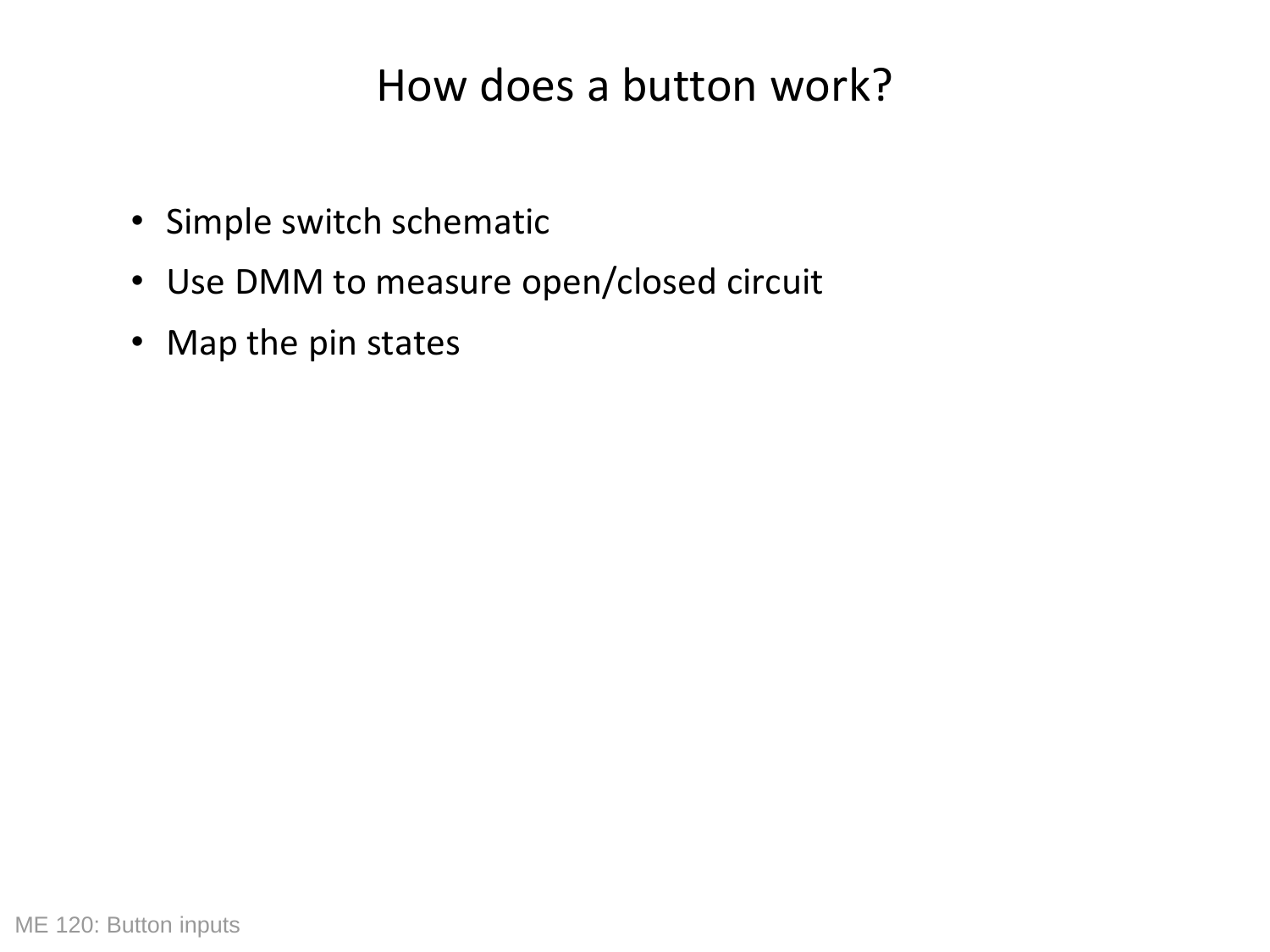#### Measure Open and Closed Circuits



|             | Measured Resistance $(\Omega)$ |              |
|-------------|--------------------------------|--------------|
| Connect     | When not                       |              |
| Pins        | pressed                        | When pressed |
| $1$ and $2$ |                                |              |
| $1$ and $3$ |                                |              |
| 1 and $4$   |                                |              |
| $2$ and $3$ |                                |              |



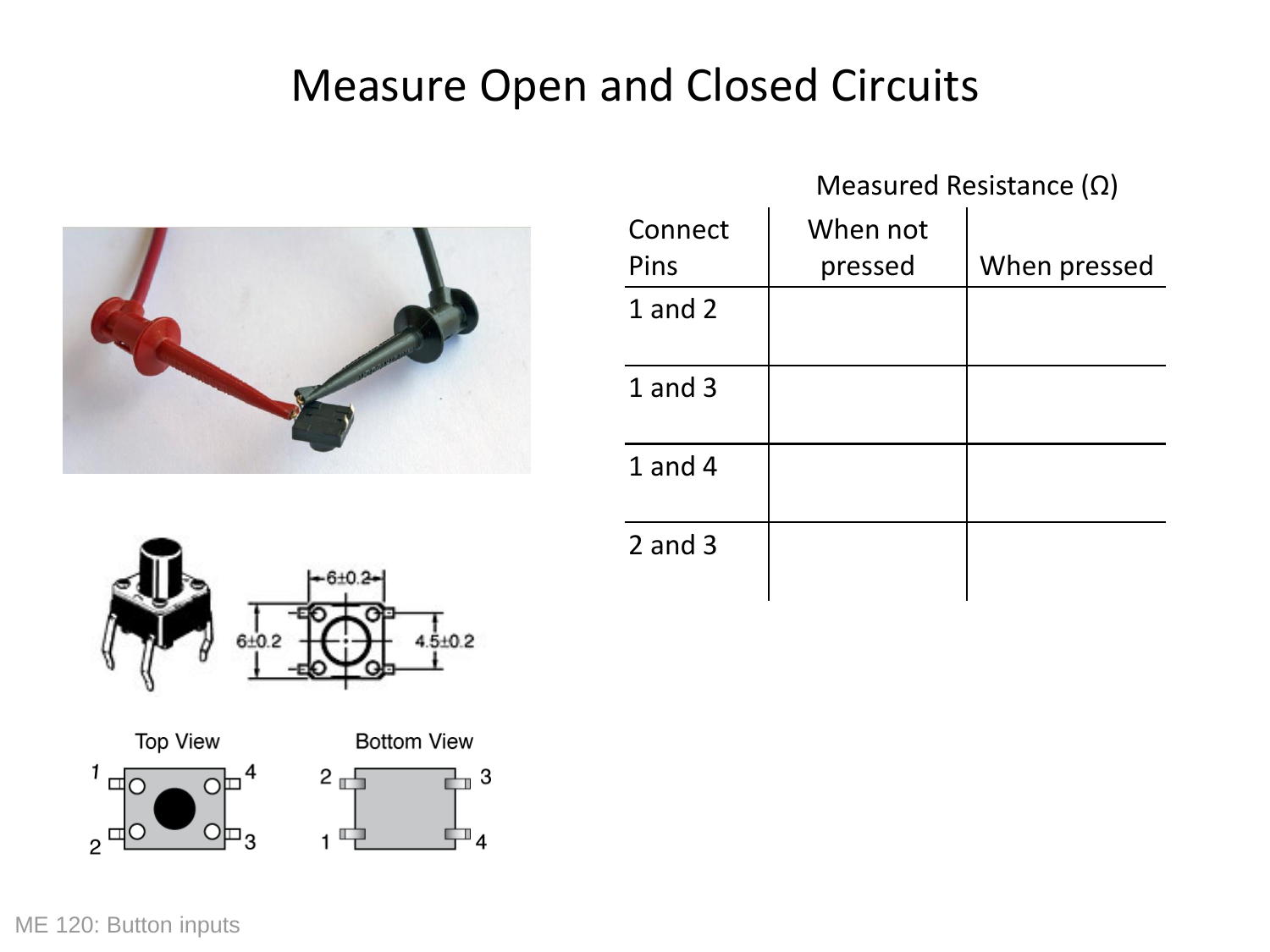#### Measure Open and Closed Circuits







 $\mathbf{a}$ 

⊥ ⊿





ME 120: Button inputs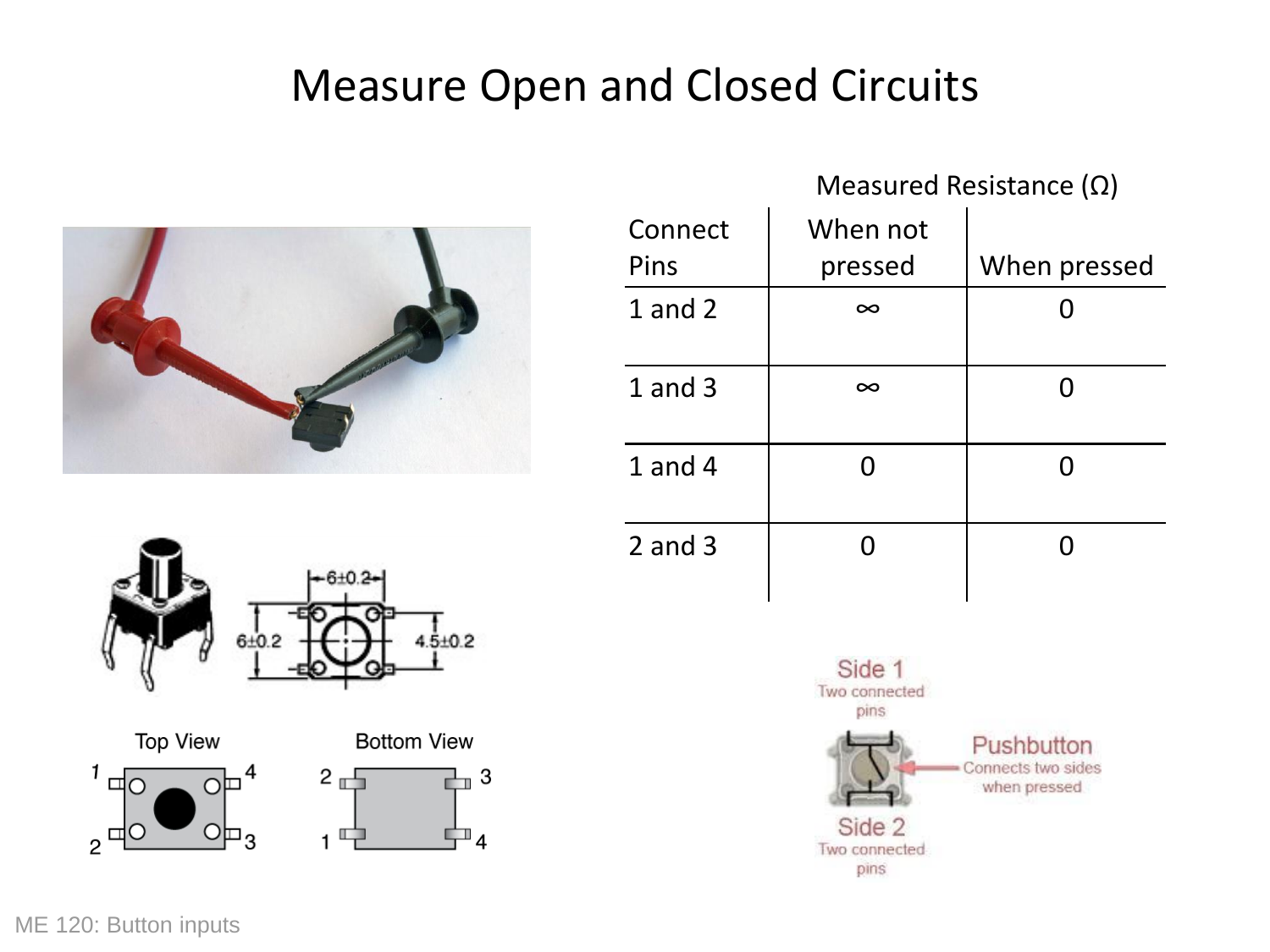#### Push Button Switches

- A momentary button is a "Biased Switch"
- Pushing the button changes state
- State is reversed (return to biased position) when button is released
- Two types
	- NO: normally open
	- NC: normally closed

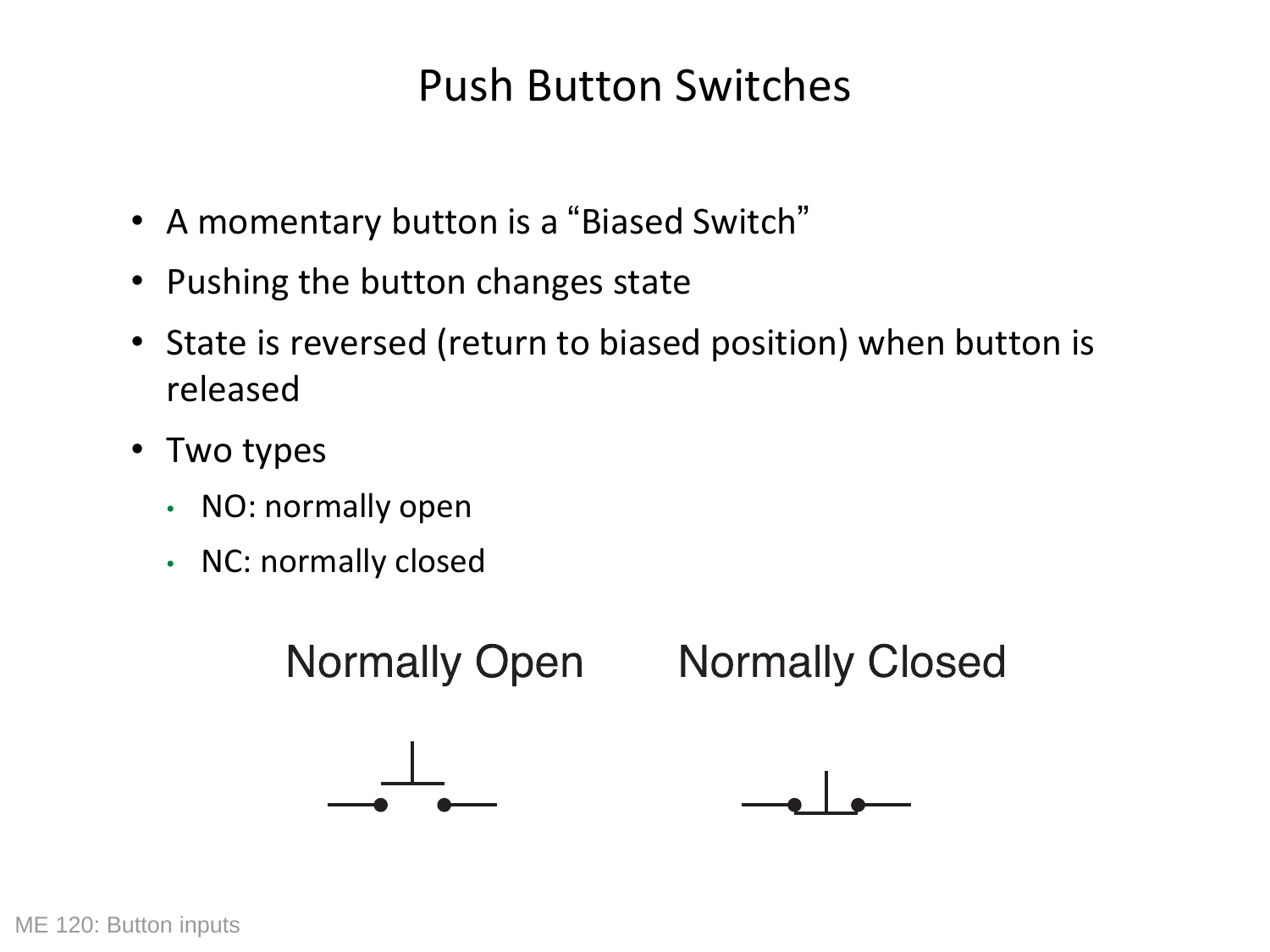### Momentary or push-button switches

- Normally open
	- ❖ electrical *contact is made* when button is pressed
- Normally closed
	- ❖ electrical *contact is broken* when button is pressed
- Internal spring returns button to its un-pressed state





Image from sparkfun.com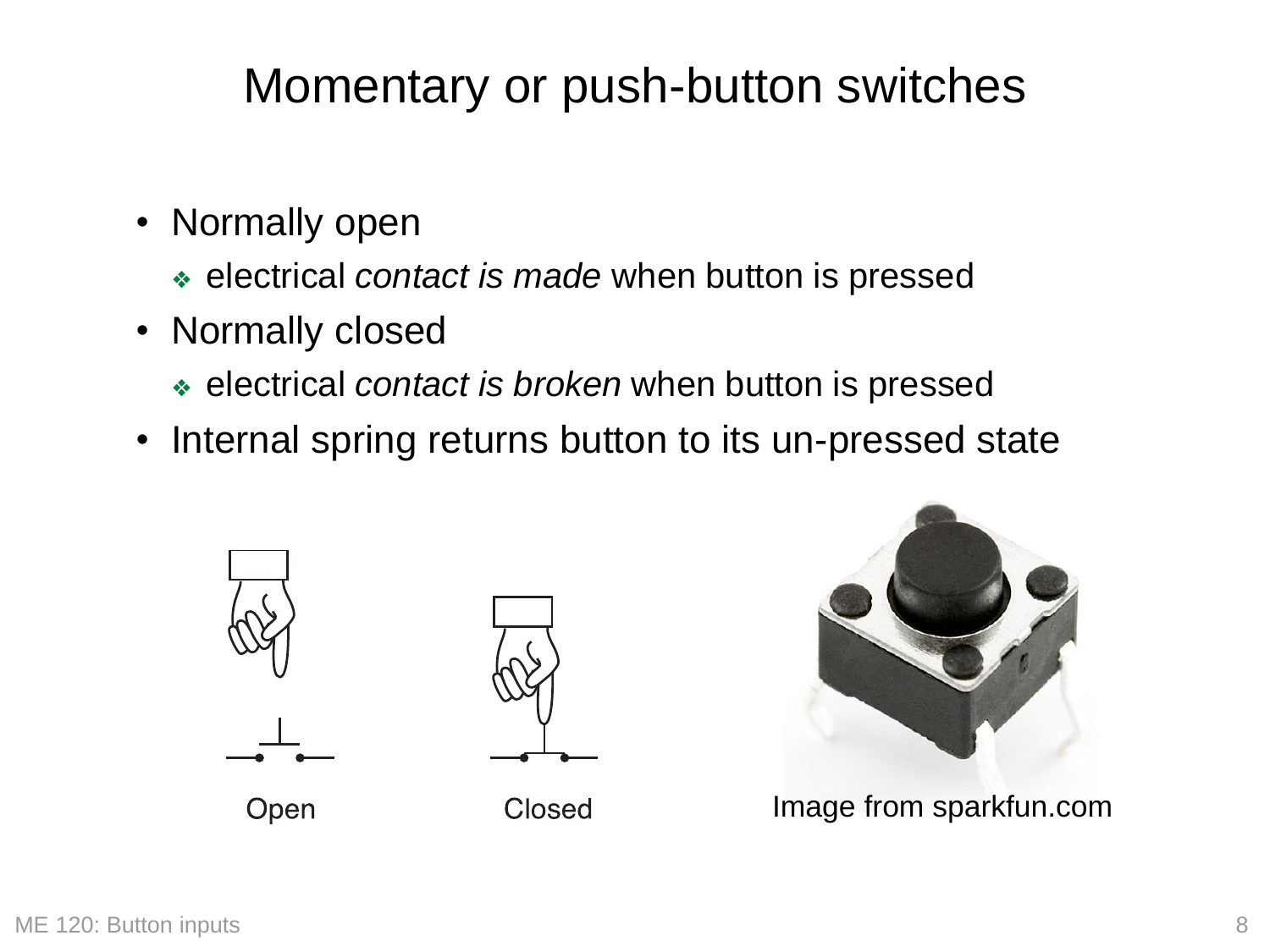### Putting buttons into action

- 1. Build the circuit: same one is used for all examples
	- a. Test with LED on/off
	- b. LED is only controlled by the button, not by Arduino code
- 2. Create a "wait to start" button
	- a. Simplest button implementation
	- b. Execution is blocked while waiting for a button click
- 3. Use an interrupt handler
	- a. Most sophisticated: Doesn't block execution while waiting for button input
	- b. Most sophisticated: Requires good understanding of coding
	- c. Requires "de-bouncing"
	- d. Not too hard to use as a black box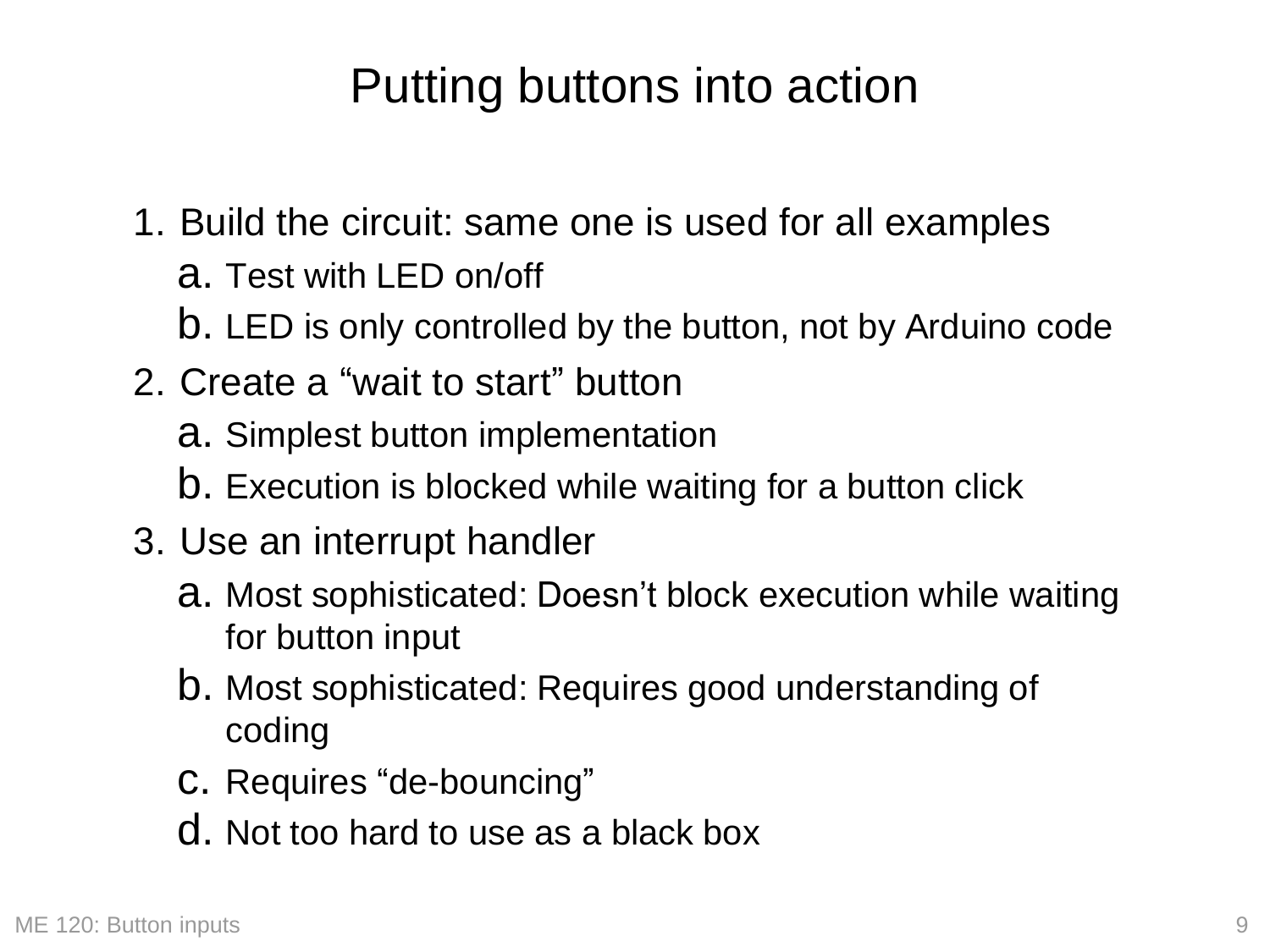## Momentary Button and LED Circuit

- Digital input with a *pull-down resistor*
	- ❖ When switch is open (button not pressed):
		- ‣ Digital input pin is tied to ground
		- $\rightarrow$  No current flows, so there is no voltage difference from input pin to ground
		- ‣ Reading on digital input is LOW
	- ❖ When switch is closed (button is pressed):
		- ‣ Current flows from 5V to ground, causing LED to light up.
		- $\cdot$  The 330 $\Omega$  resistor limits the current draw by the input pin.
		- $\cdot$  The 10k resistor causes a large voltage drop between 5V and ground, which causes the digital input pin to be closer to 5V.
		- ‣ Reading on digital input is HIGH

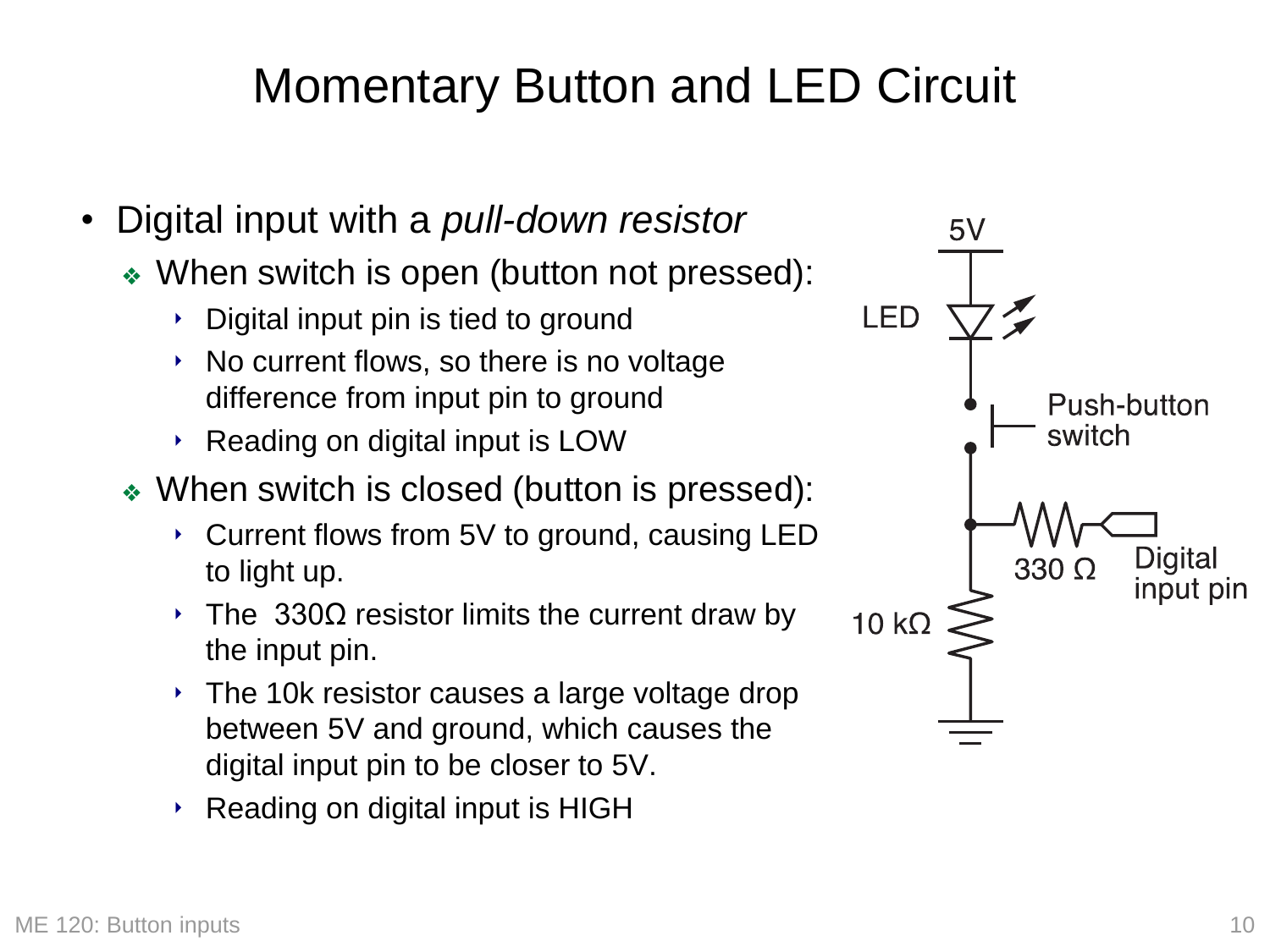### Technical Note

Usually we do not include an LED directly in the button circuit. The following diagrams show plan button circuits with pull-up and pull-down resistors. In these applications, the pull-up or pull-down resistors should be 10k. Refer to Lady Ada Tutorial #5:

❖ http://www.ladyada.net/learn/arduino/lesson5.html

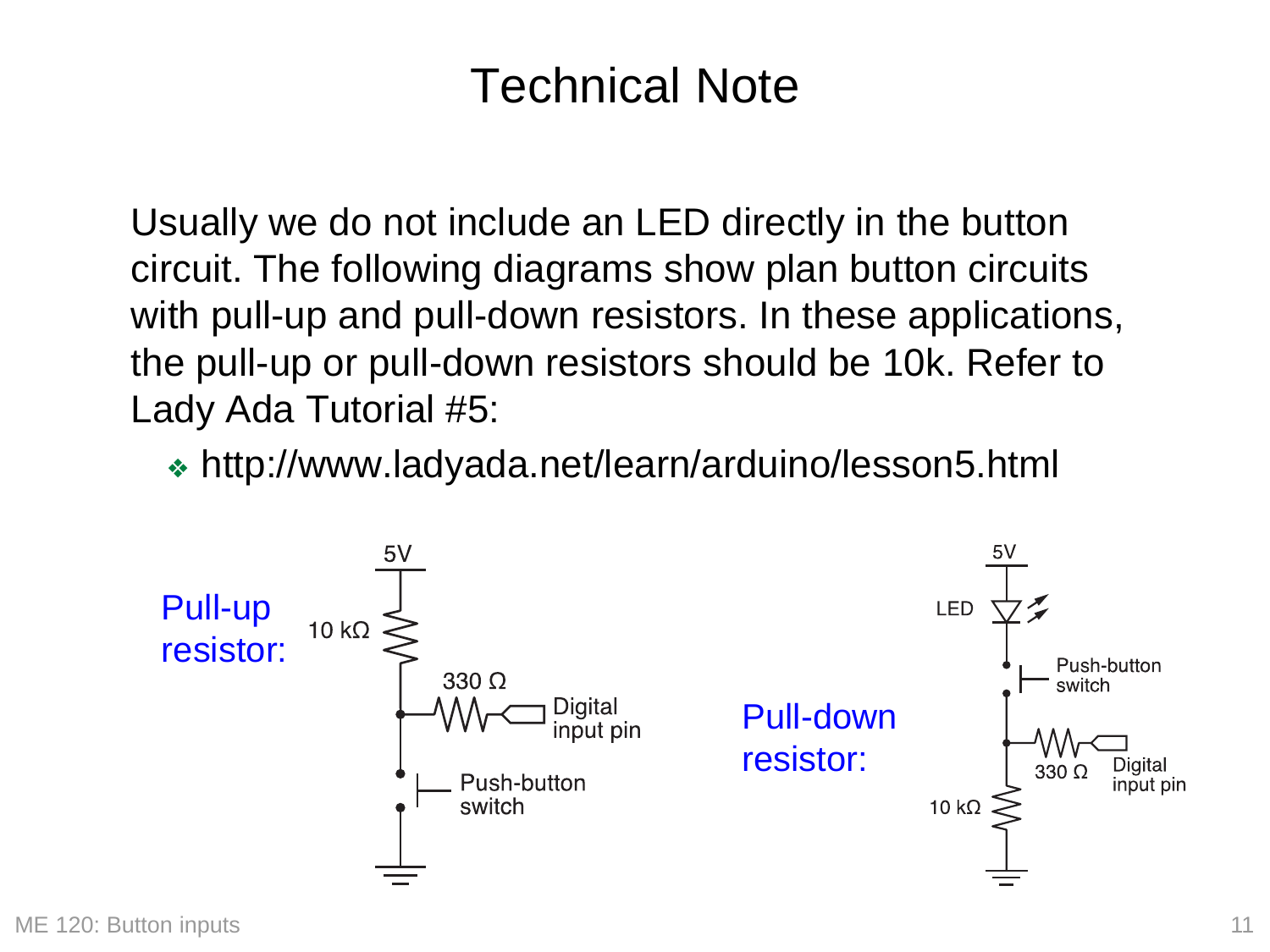## Programs for the LED/Button Circuit

- Continuous monitor of button state
	- ❖ Program is completely occupied by monitoring the button
	- ❖ Used as a demonstration not practically useful
- Wait for button input
- Interrupt Handler

All three programs use the same electrical circuit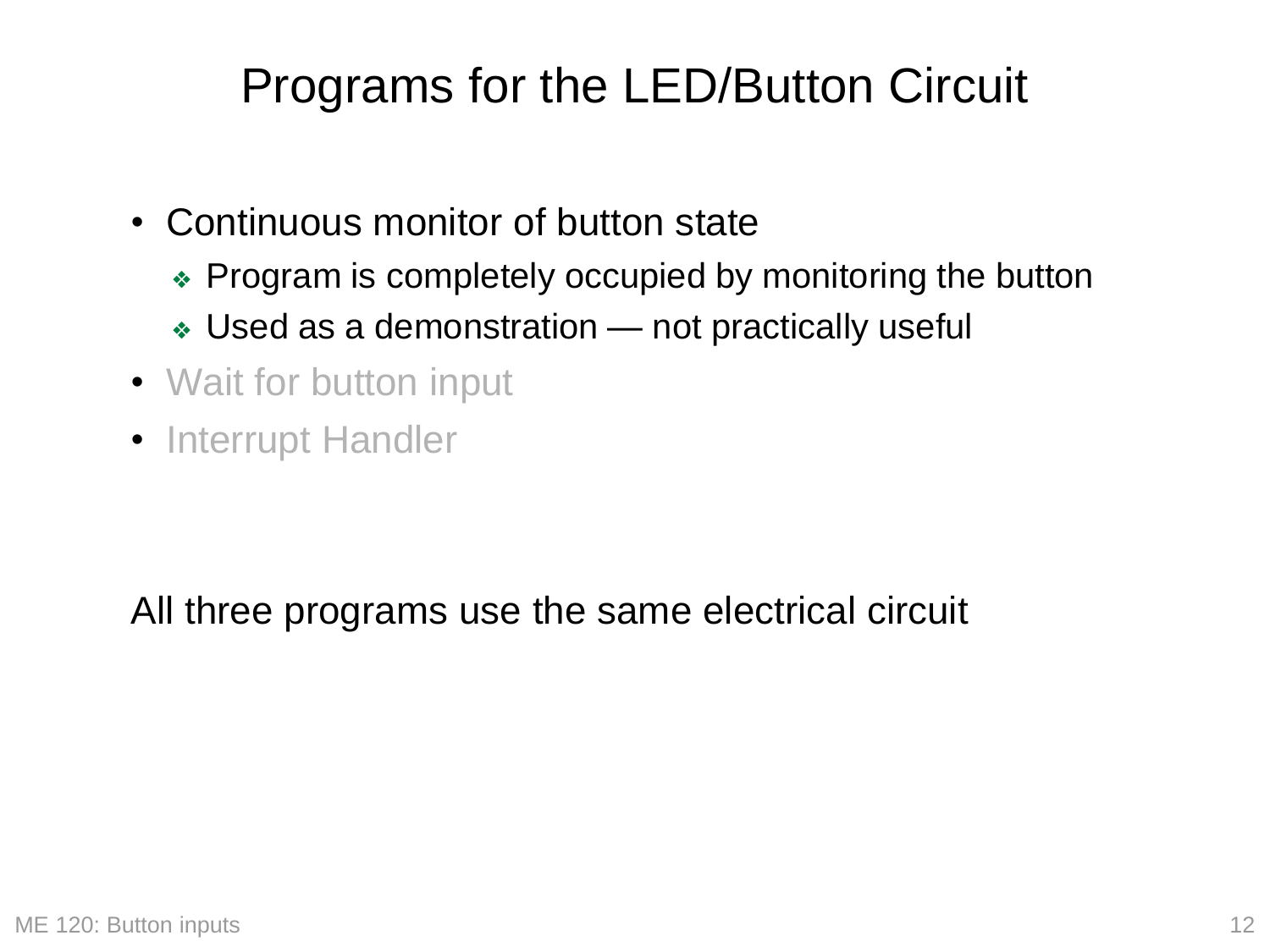### Momentary Button and LED Circuit

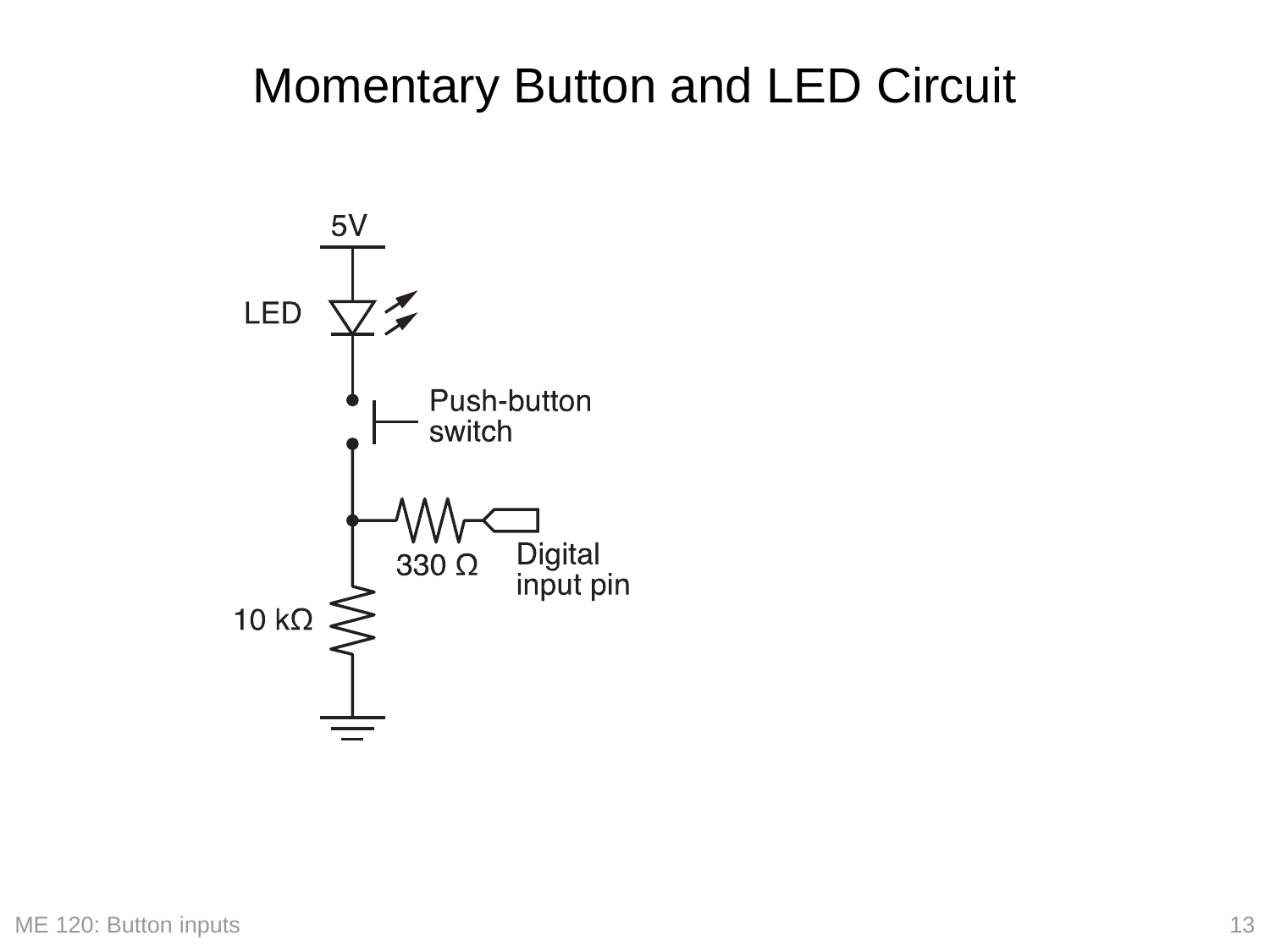### Momentary Button and LED Circuit

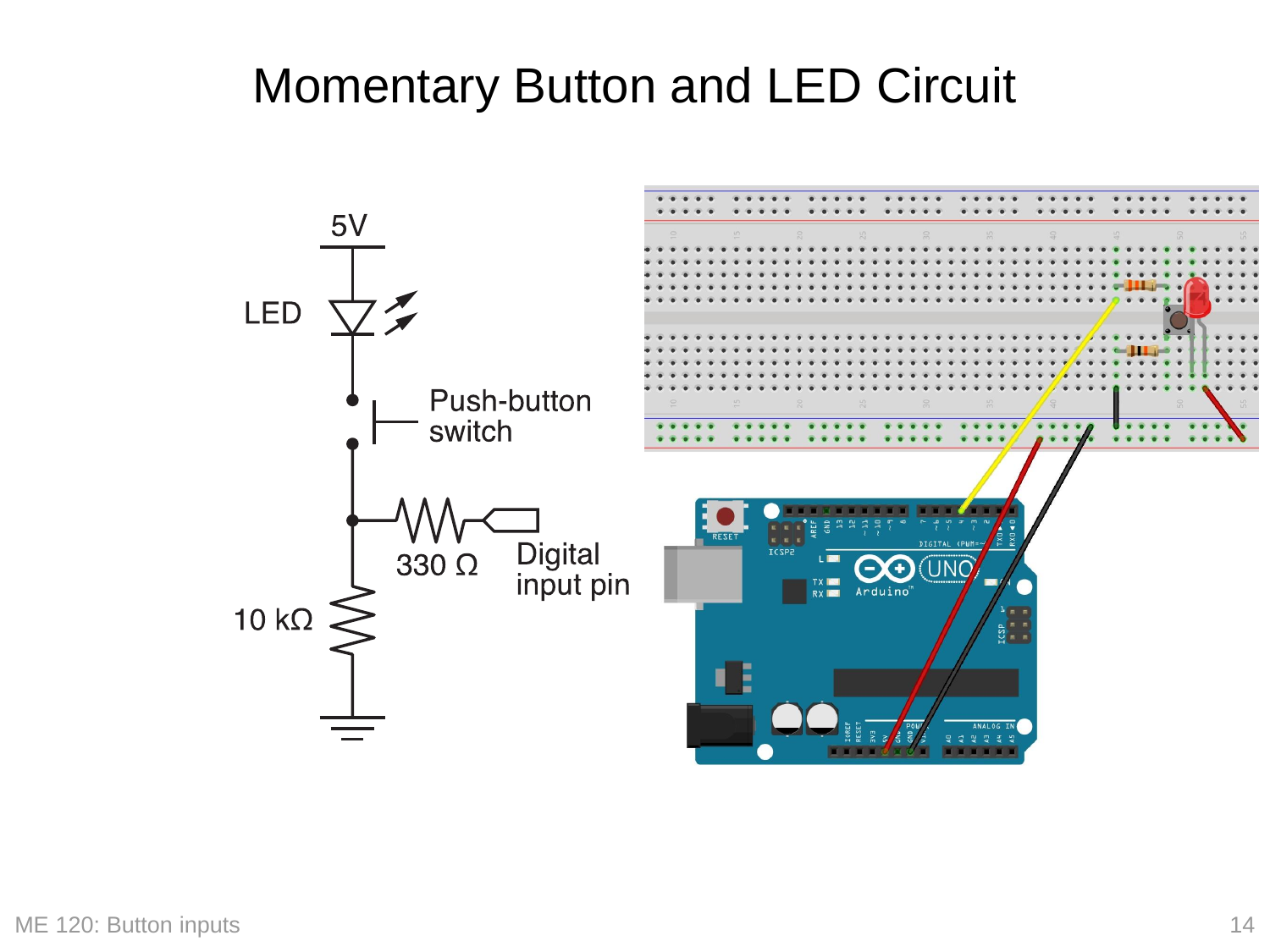### Continuous monitor of button state

```
int button pin = 2; \frac{1}{2} // pin used to read the button
void setup() {
  pinMode( button_pin, INPUT);
  Serial.begin(9600); \frac{1}{10} Button state is sent to host
}
                                                                         5V
void loop() {
                                                                      LED 立夕
  int button;
                                                                            Push-button
  button = digitalRead( button pin );
                                                                            switch
                                                                               Digital
  if ( button == HIGH ) {
                                                                      10 k\OmegaSerial.println("on");
  } else {
                                        Serial monitor shows a 
    Serial.println("off");
                                        continuous stream of 
  }
                                        "on" or "off"
}
```
#### This program *does not* control the LED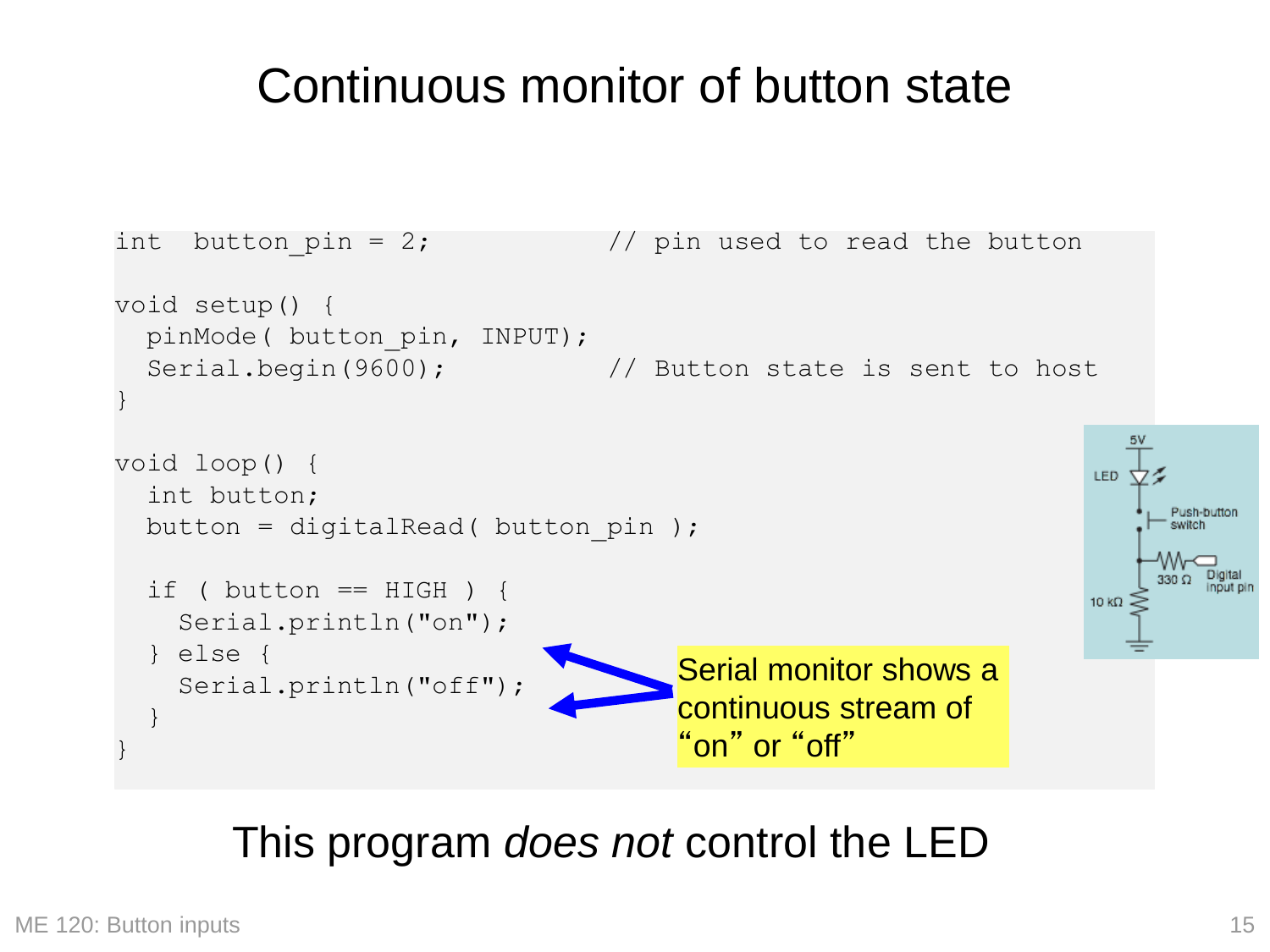## Programs for the LED/Button Circuit

- Continuous monitor of button state
	- ◆ Program is completely occupied by monitoring the button
	- ❖ Used as a demonstration not practically useful
- Wait for button input
	- ❖ Blocks execution while waiting
	- ❖ May be useful as a start button
- Interrupt Handler

All three programs use the same electrical circuit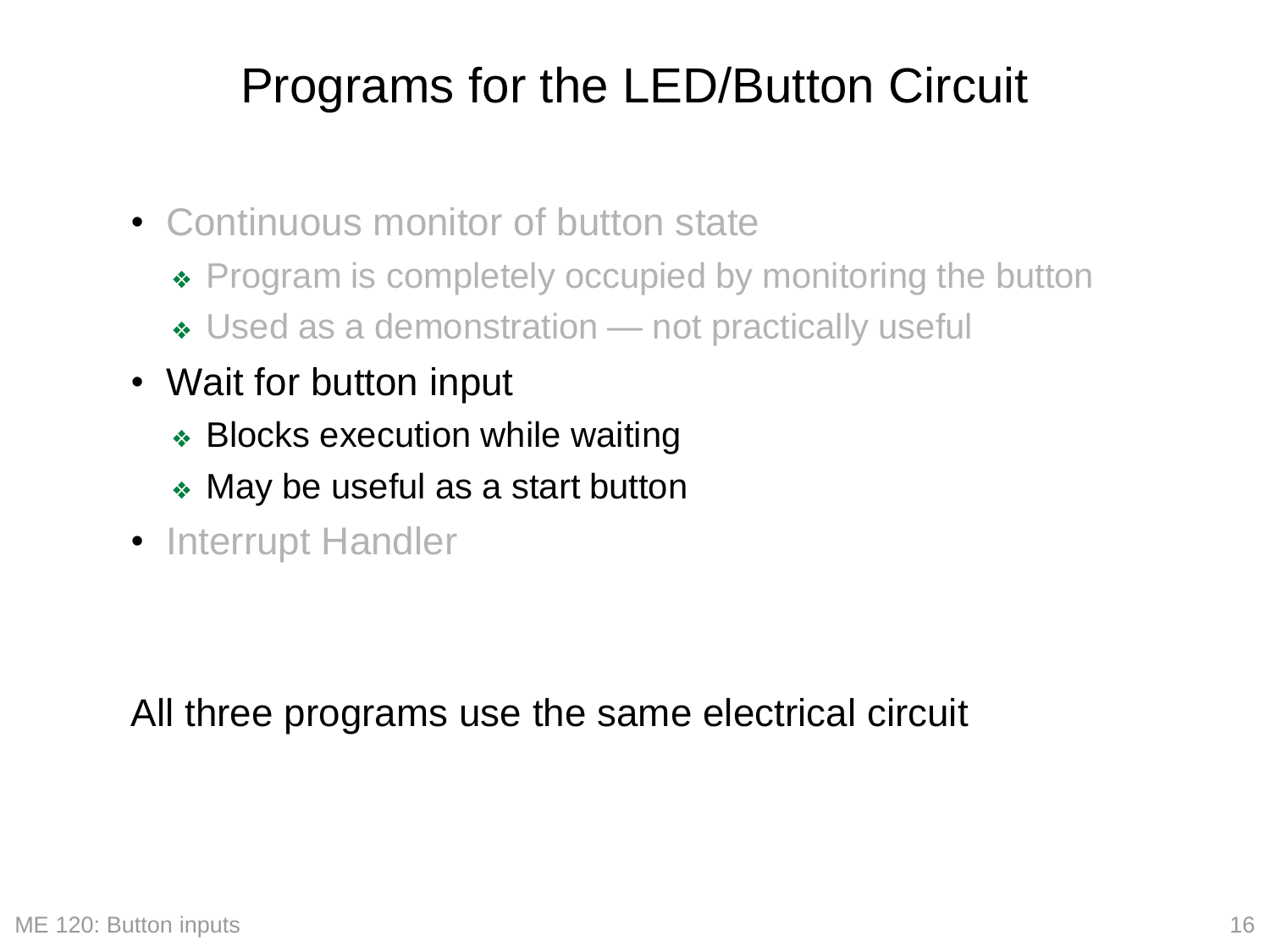## While loop

Syntax: while (expression){ statement block }

While loops will loop continuously, and infinitely, until the expression inside the parenthesis becomes false.

- Something must change the tested variable (= variable in the expression), or the while loop will never exit.
- This could be in your code, such as an incremented variable, or an external condition, such as testing a sensor.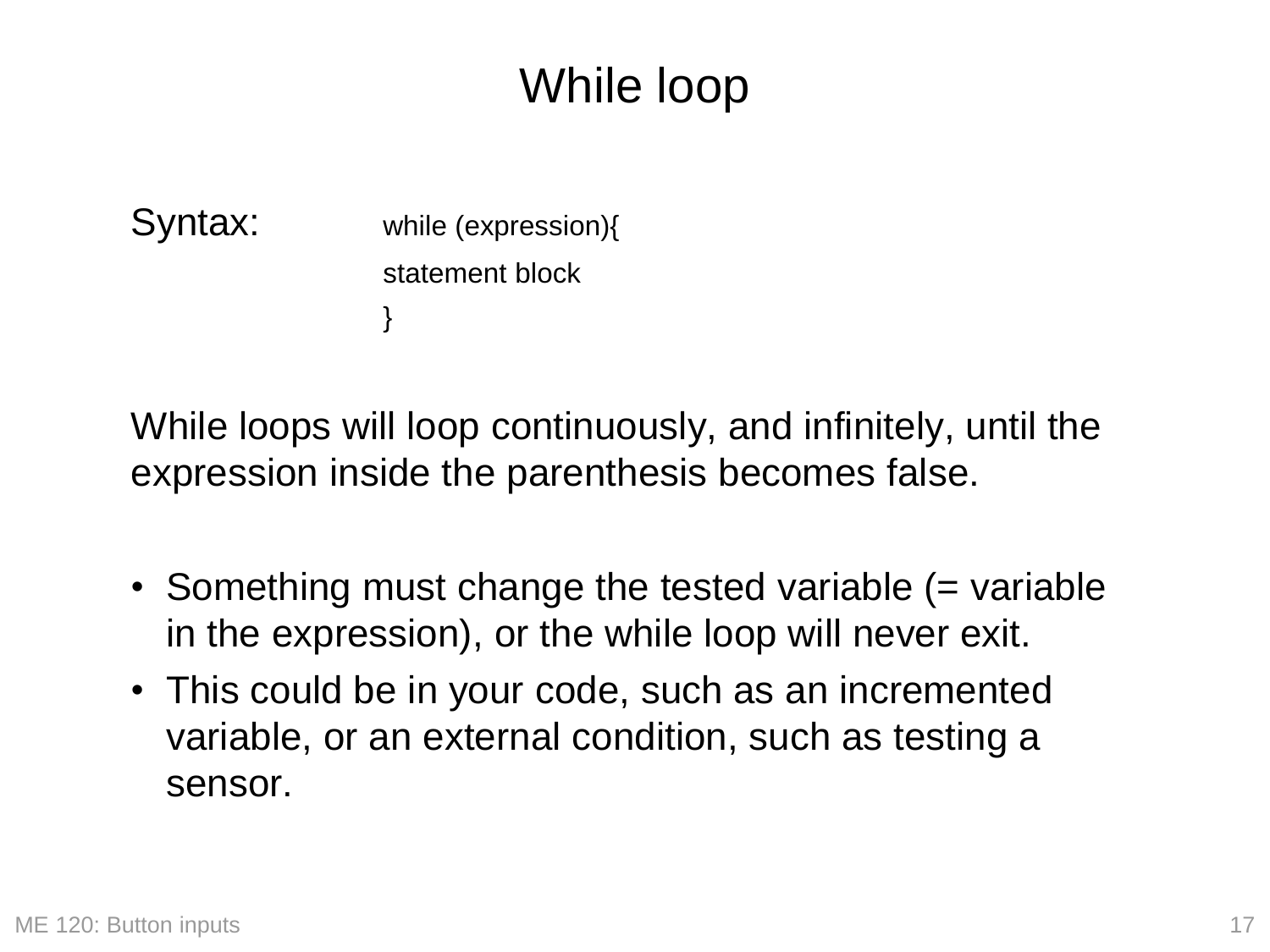### Wait for button input

```
int button_pin = 2; // pin used to read the button
void setup() {
  int start_click = LOW; // Initial state: no click yet
  pinMode( button_pin, INPUT);
                                   conditionSerial.begin(9600);
                                               while loop continues as long as the
                                               condition start_click == LOW is true
  while ( start_click == LOW ) {
    start_click = digitalRead( button_pin );
    Serial.println("Waiting for button press");
  }
                                                                             5V
}
                                                                          LED VZ
void loop() {
                                                                                Push-button
  int button;
                                                                                   Digital
                                                                                330 O.
 button = digitalRead( button_pin );
                                                                                    nput pin
                                                                          10 k\Omegaif ( button == HIGH ) {
    Serial.println("on");
                                        Same loop() function as in 
  } else {
                                        the preceding sketch
    Serial.println("off");
  }
}
```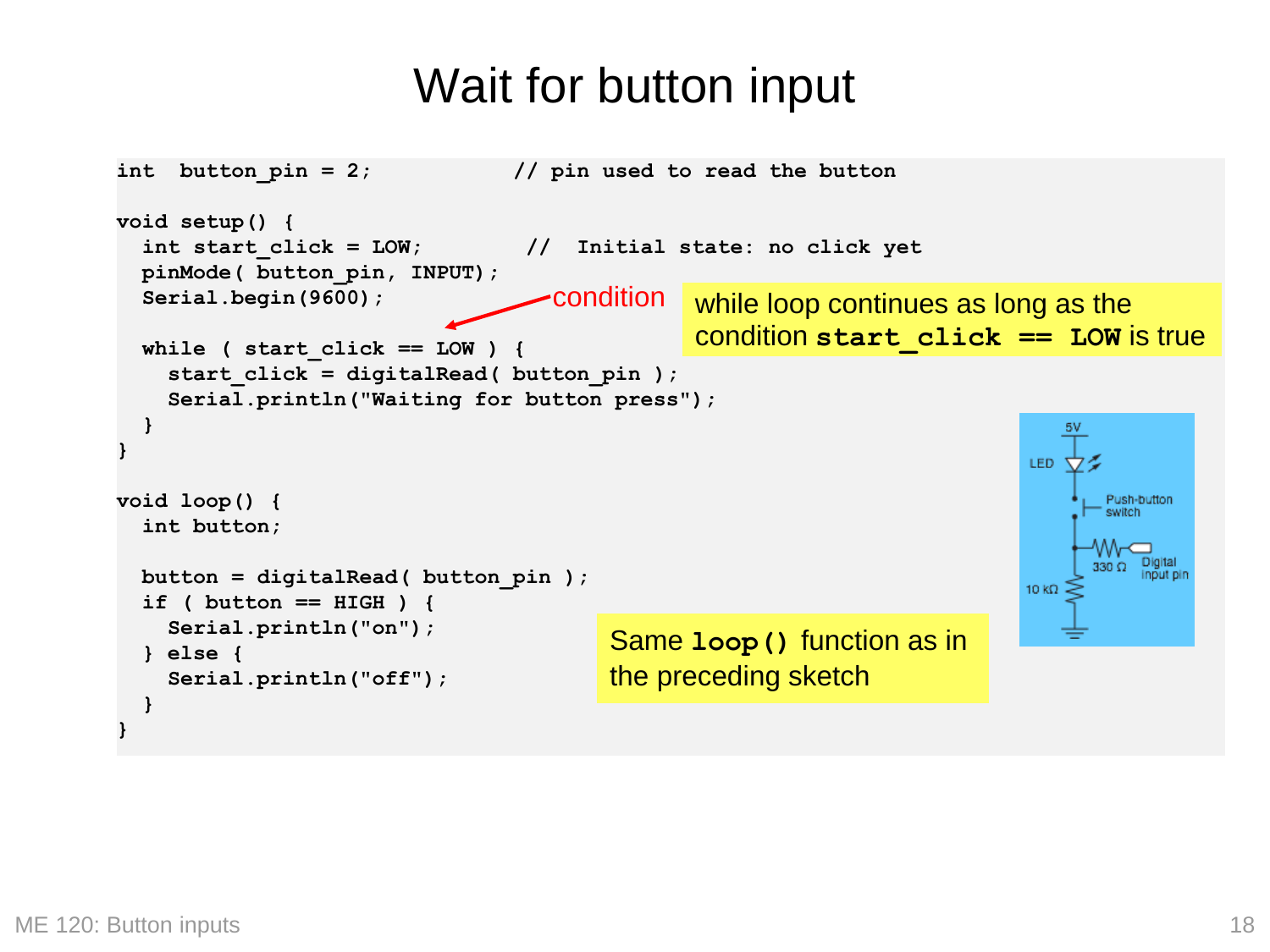### Wait for button input

```
int button_pin = 2; // pin used to read the button
void setup() {
  int start_click = LOW; // Initial state: no click yet
  pinMode( button_pin, INPUT);
                               variableSerial.begin(9600);
                                                    while loop continues as long as the
                                                    variable start_click is LOW
  while ( !start_click ) {
    start_click = digitalRead( button_pin );
    Serial.println("Waiting for button press");
  }
                                                                             5V
}
                                                                          LED VZ
void loop() {
                                                                                Push-button
  int button;
                                                                                   Digital
                                                                                330 O.
  button = digitalRead( button_pin );
                                                                                    nput pin
                                                                          10 k\Omegaif ( button == HIGH ) {
    Serial.println("on");
                                        Same loop() function as in 
  } else {
                                        the preceding sketch
    Serial.println("off");
  }
}
```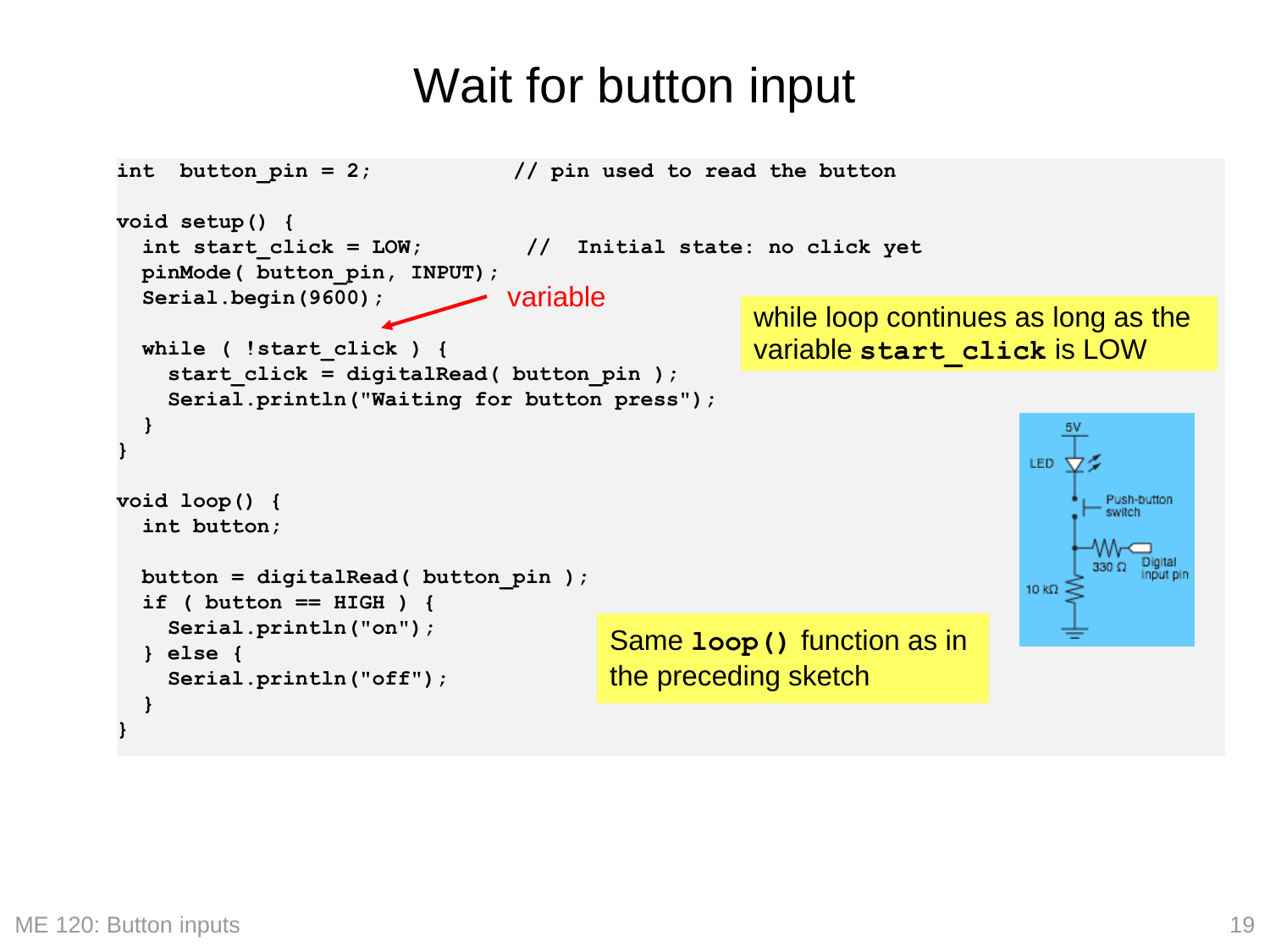## Digital - Review

| Value     |             |              |
|-----------|-------------|--------------|
| Condition | <b>TRUE</b> | <b>FALSE</b> |
| Pin level | <b>HIGH</b> | <b>LOW</b>   |
| Voltage   | 5V          | 0 V          |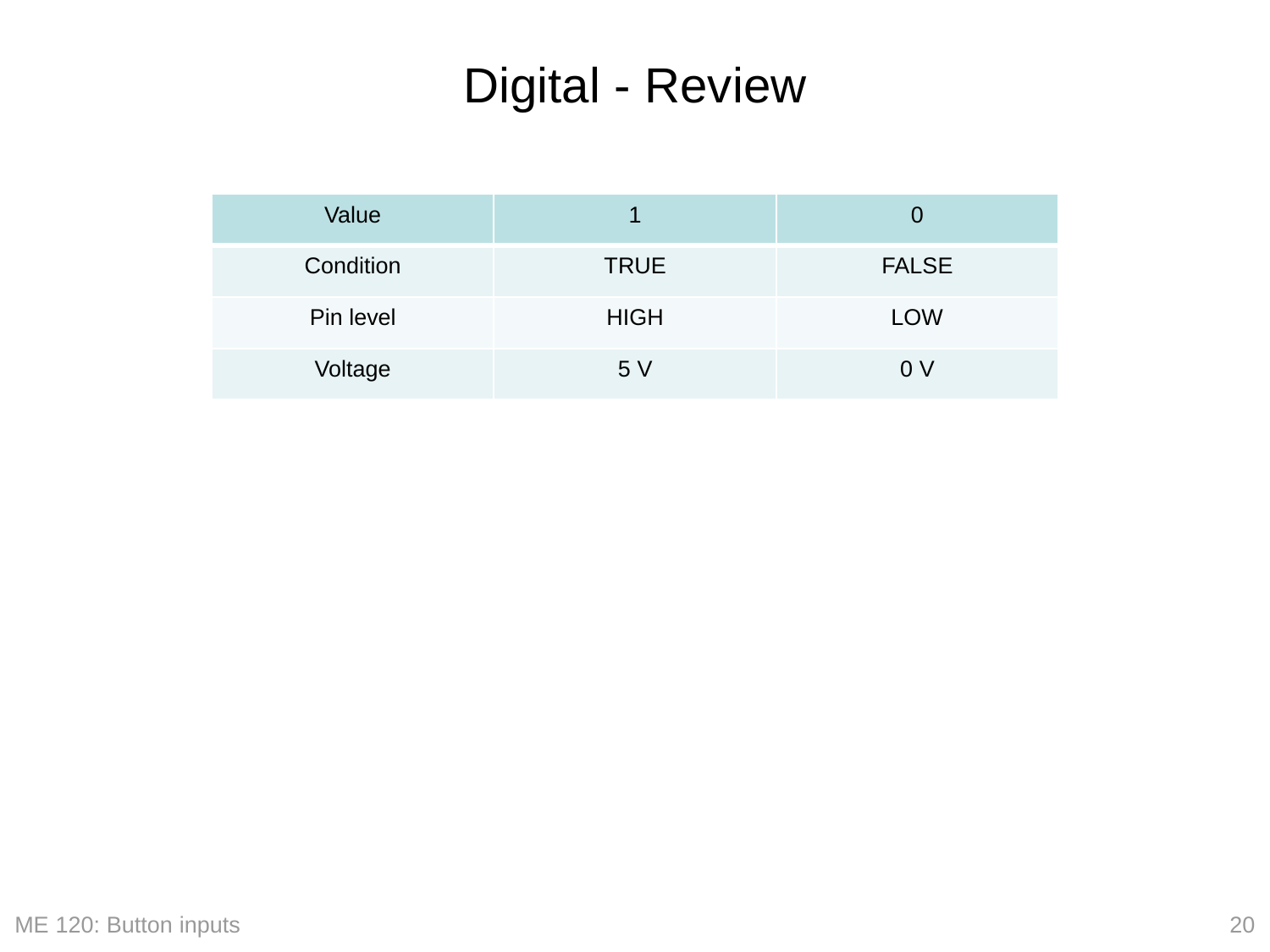## Programs for the LED/Button Circuit

- Continuous monitor of button state
	- ◆ Program is completely occupied by monitoring the button
	- ❖ Used as a demonstration not practically useful
- Wait for button input
	- ❖ Blocks execution while waiting
	- ◆ May be useful as a start button
- Interrupt Handler
	- ❖ Most versatile
	- ❖ Does not block execution
	- ❖ Interrupt is used to change a flag that indicates state
	- ❖ Regular code in loop function checks the state of the flag

#### All three programs use the same electrical circuit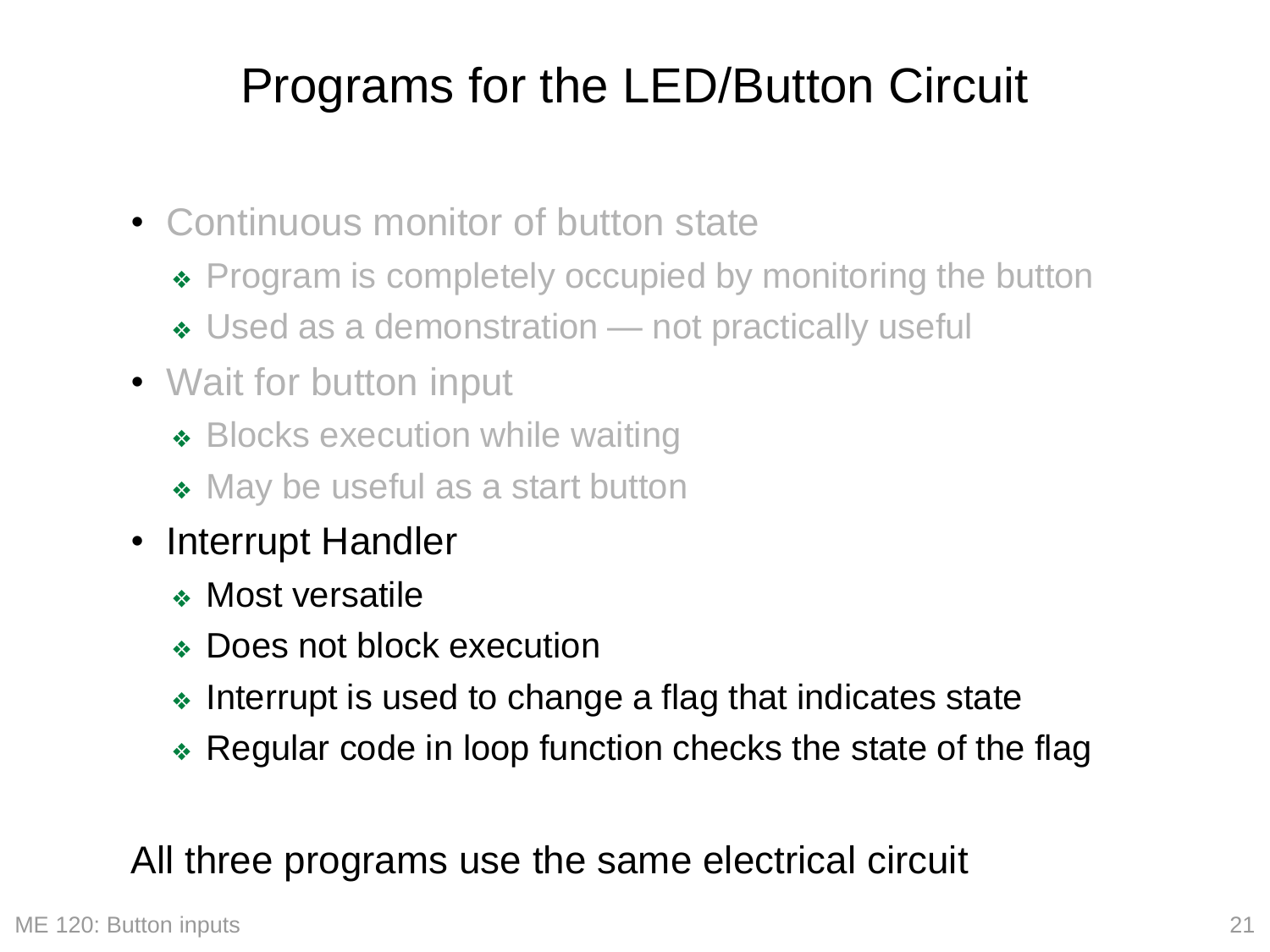### Use push button as a switch

Now we would like to use the push button as a switch. We push once: it would show on. We push once more, it would show off. Etc…

 $\rightarrow$  Use of interrupts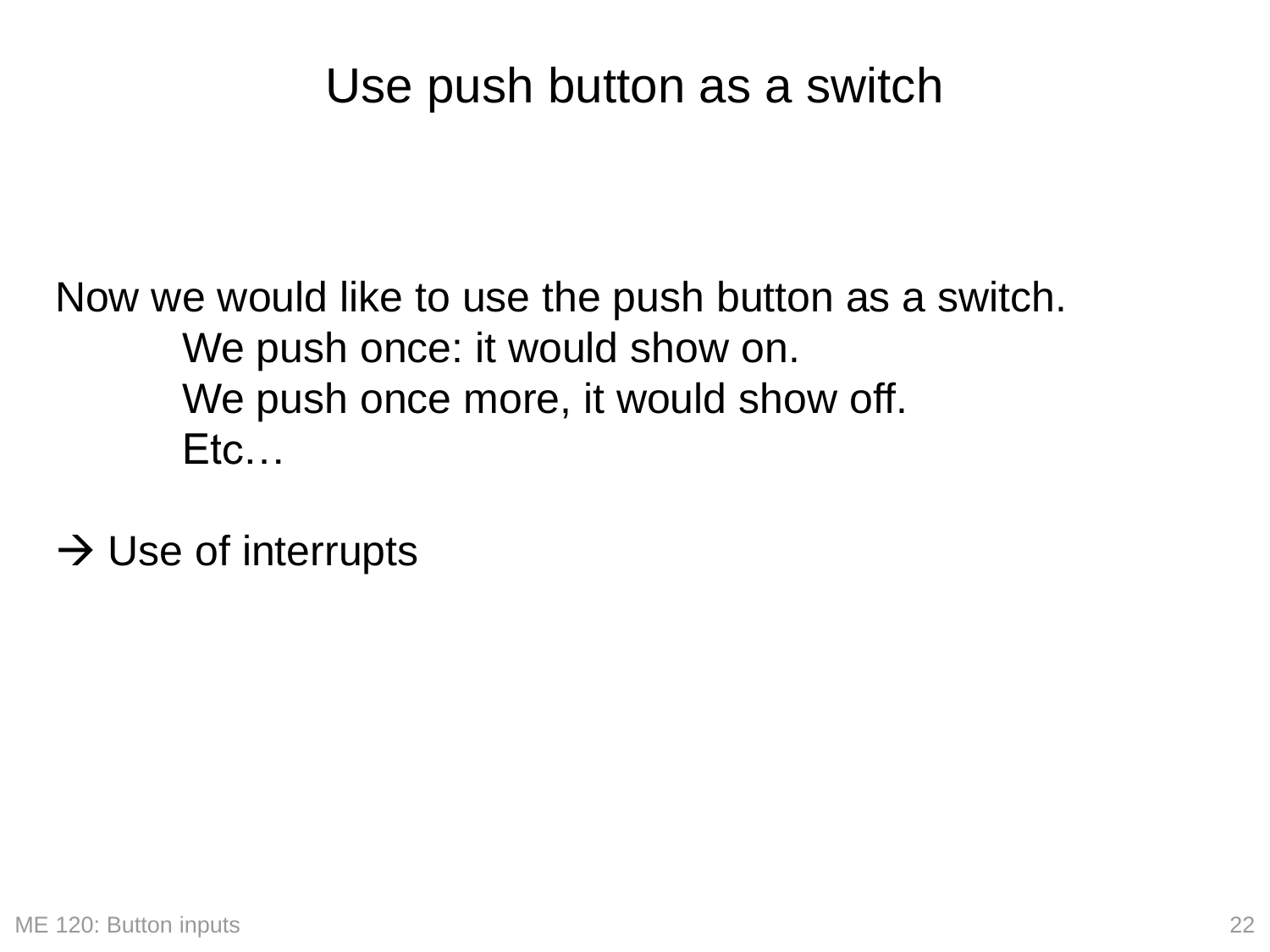## Interrupt

#### **attachInterrupt(interrupt, ISR, mode)**

## Interrupt: either 0 or 1.

- If digital pin 2 is used, the interrupt number is  $0$
- If digital pin 3 is used, the interrupt number is 1

# ISR: Interrupt Service Routine.

- It is a user-defined function that is called when the interrupt occurs.
- It needs to be short.
- It cannot contain the functions delay().
- It cannot have any parameters and cannot return any value.
- Therefore it is of the form void name\_of\_IRS (){ *block of code* }

# Mode: defines when interrupt should be triggered

Values can be LOW, CHANGE, RISING, FALLING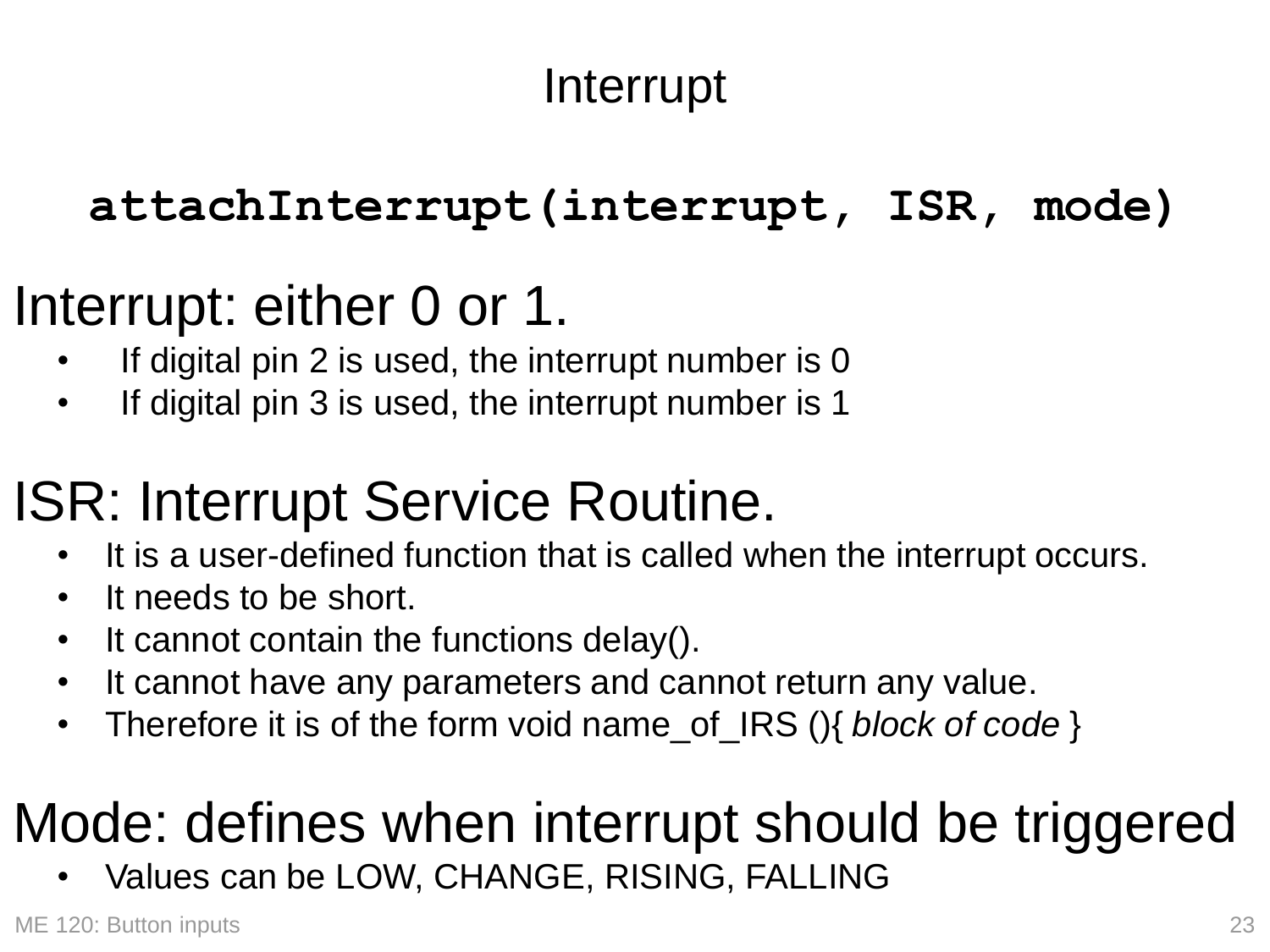```
int button interrupt = 0; // Interrupt 0 is on pin 2 !!
int toggle_on = false; // Button click switches state
void setup() {
  Serial.begin(9600);
  attachInterrupt( button_interrupt, handle_click, RISING); // Register handler
}
                                                                       5٧
void loop() {
                                                                    LED \bigtriangledownif ( toggle_on ) {
    Serial.println("on");
                                                                          Push-button
                                                                          switch
  } else {
    Serial.println("off");
                                                                         330 \Omega Digital
  }
                                                                    10k\Omega}
void handle_click() {
  static unsigned long last_interrupt_time = 0; // Zero only at start
  unsigned long interrupt_time = millis(); // Read the clock
  if ( interrupt_time - last_interrupt_time > 200 ) { // Ignore when < 200 msec
    toggle_on = !toggle_on;
  }
  last_interrupt_time = interrupt_time;
}
```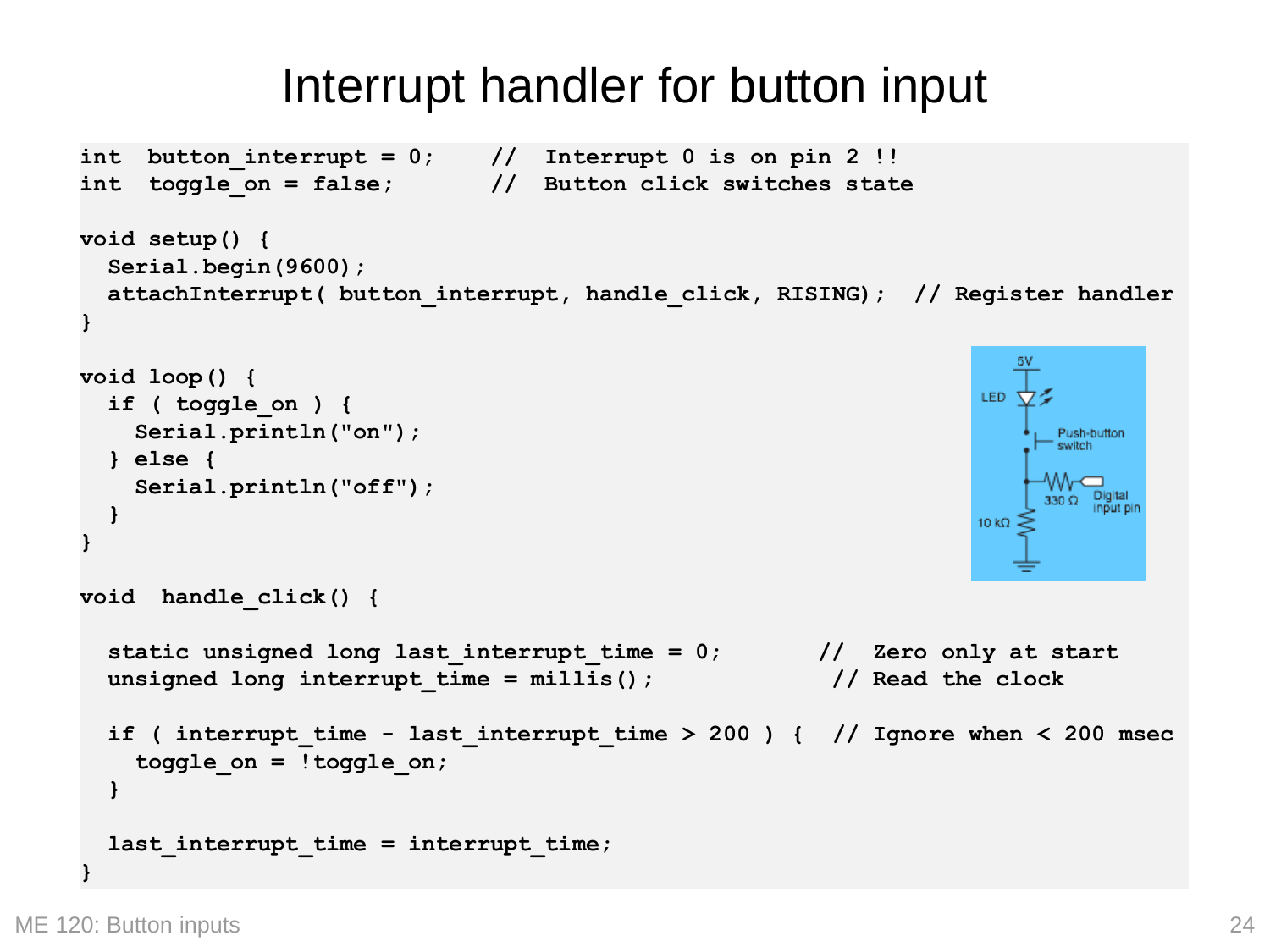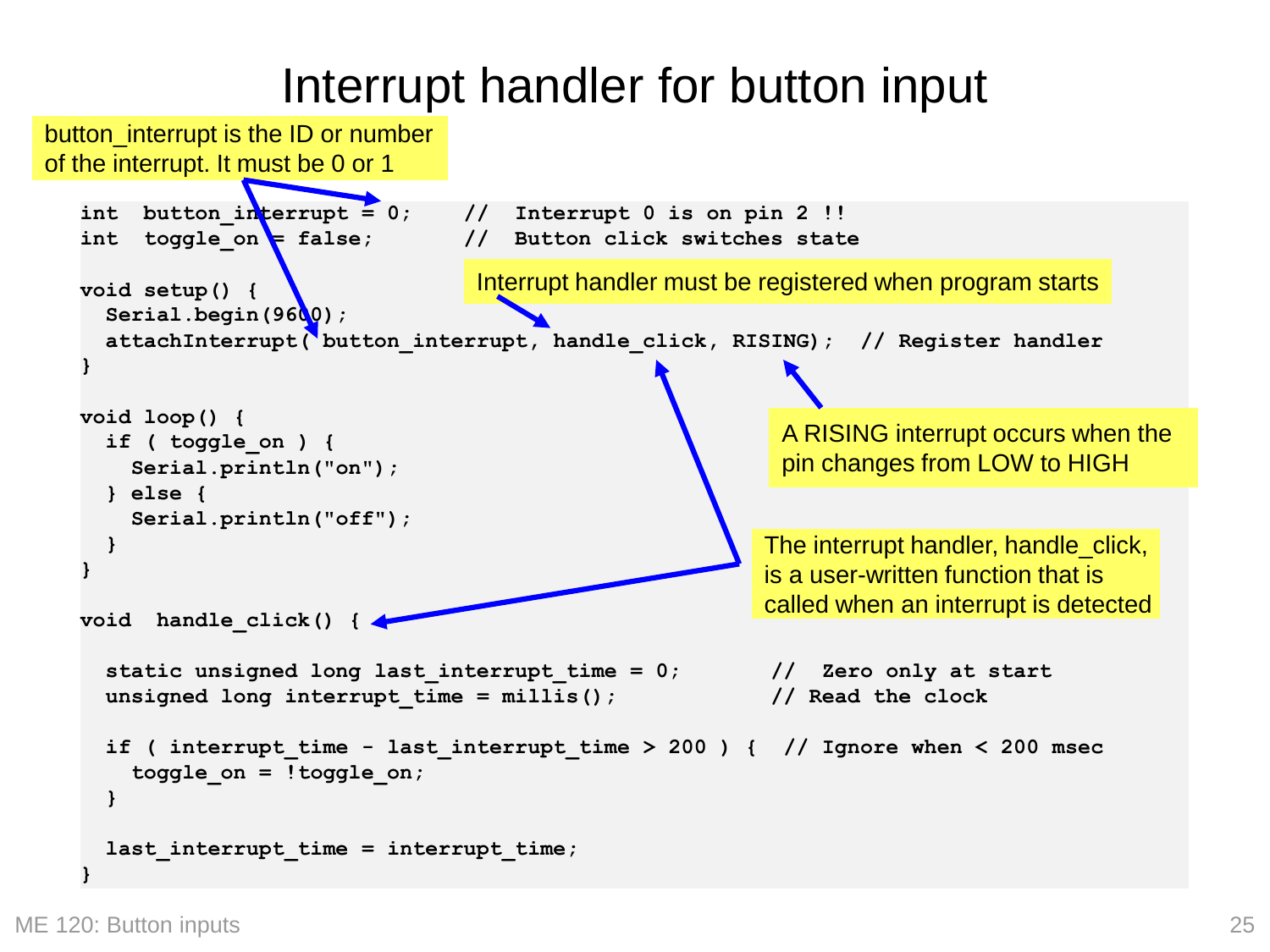```
int button_interrupt = 0; // Interrupt 0 is on pin 2 !!
int toggle_on = false; // Button click switches state
void setup() {
  Serial.begin(9600);
  attachInterrupt( button_interrupt, handle_click, RISING); // Register handler
}
void loop() {
  if ( toggle_on ) {
    Serial.println("on");
  } else {
    Serial.println("off");
  }
}
void handle_click() {
  static unsigned long last_interrupt_time = 0; // Zero only at start
  unsigned long interrupt_time = millis(); // Read the clock
  if ( interrupt_time - last_interrupt_time > 200 ) { // Ignore when < 200 msec
    toggle_on = !toggle_on;
  }
  last_interrupt_time = interrupt_time;
}
                                     toggle_on is a global variable that remembers 
                                     the "state". It is either true or false (1 or 0).
                               The loop() function only checks the state 
                               of toggle_on. The value of toggle_on is 
                               set in the interrupt handler, handle_click.
                                                    The value of toggle_on is flipped only 
                                                    when a true interrupt even occurs. De-
                                                    bouncing is described in the next slide.
```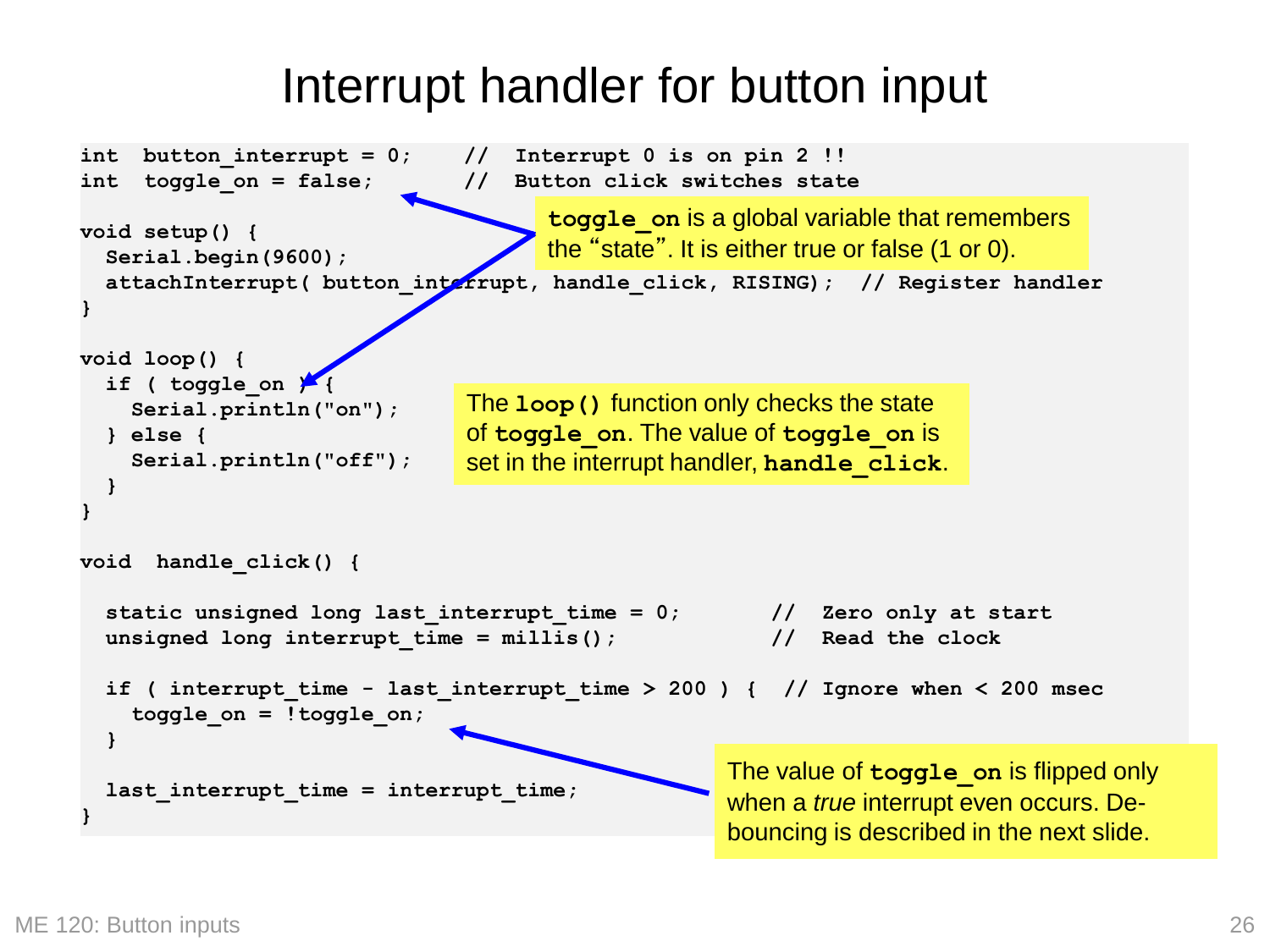```
int button interrupt = 0; // Interrupt 0 is on pin 2 !!
int toggle_on = false; // Button click switches state
void setup() {
  Serial.begin(9600);
  attachInterrupt( button_interrupt, handle_click, RISING); // Register handler
}
void loop() {
  if ( toggle_on ) {
    Serial.println("on");
  } else {
    Serial.println("ff");
  }
}
void handle [lick()
  static \nu is igned long last interrupt t \nu me = 0;
  unsigned long interrupt time = millis();
  if ( interrupt_time - last_interrupt_time > 200 ) { // Ignore when < 200 msec
    toggle_on = !toggle_on;
  }
  last_interrupt_time = interrupt_time;
}
                            Value of a static variable is always retained
                                                           Ignore events that occur in less than 200 
                                                          milliseconds from each other. These are 
                                                           likely to be mechanical bounces.
                                   Use long: the time value in 
                                   milliseconds can become large
                                               Clock time when current interrupt occurs
                                                   Save current time as the new "last" time
```